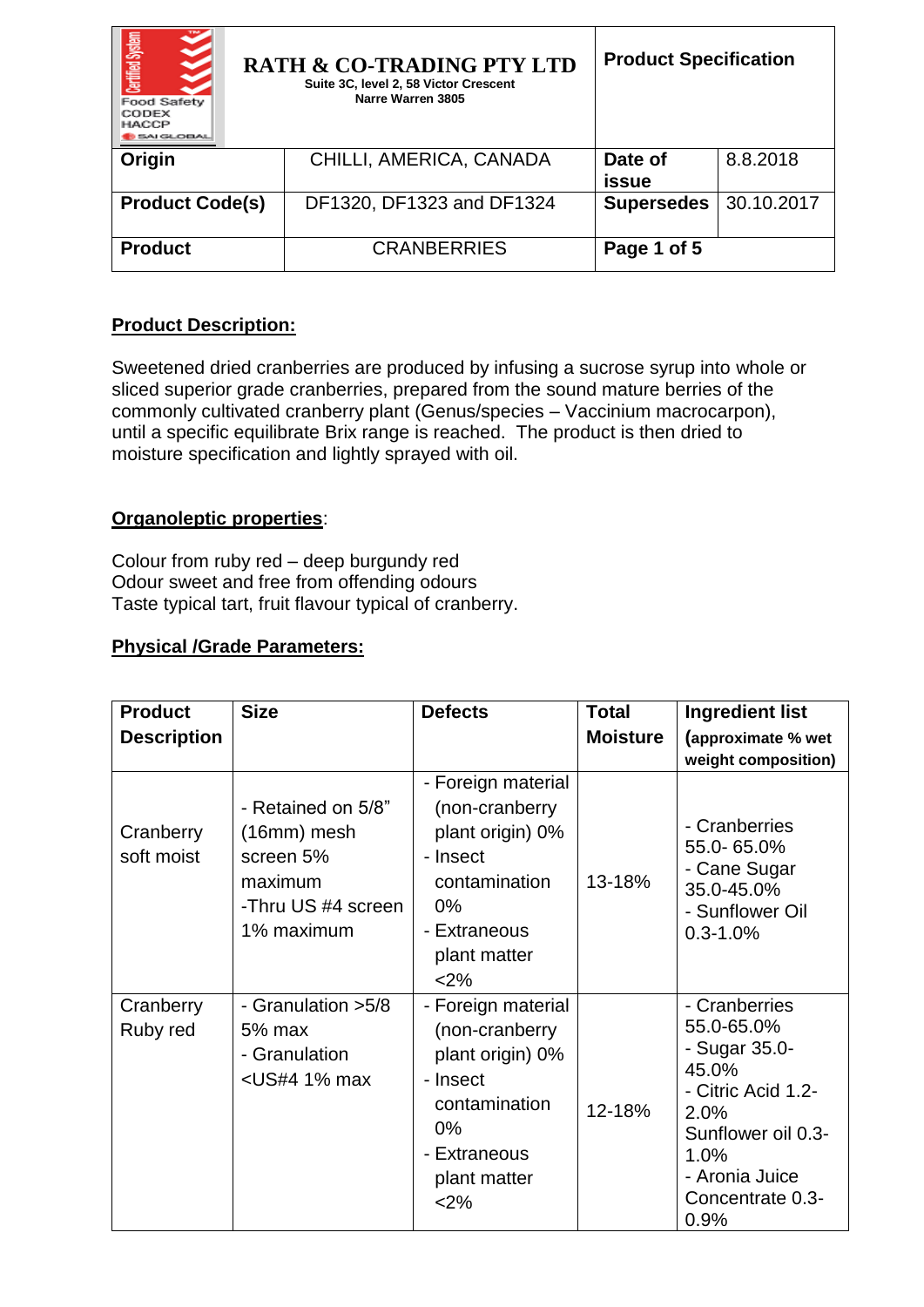| Certified System<br><b>Food Safety</b><br>CODEX<br><b>HACCP</b><br><b>SAI GLOBAL</b> | <b>RATH &amp; CO-TRADING PTY LTD</b><br>Suite 3C, level 2, 58 Victor Crescent<br>Narre Warren 3805 | <b>Product Specification</b> |            |
|--------------------------------------------------------------------------------------|----------------------------------------------------------------------------------------------------|------------------------------|------------|
| Origin                                                                               | CHILLI, AMERICA, CANADA                                                                            | Date of<br>issue             | 8.8.2018   |
| <b>Product Code(s)</b>                                                               | DF1320, DF1323 and DF1324                                                                          | <b>Supersedes</b>            | 30.10.2017 |
| <b>Product</b>                                                                       | <b>CRANBERRIES</b>                                                                                 | Page 2 of 5                  |            |

| Sweetened   | Granulation > 5/8                                                                           | - Foreign material |        | - Cranberry     |
|-------------|---------------------------------------------------------------------------------------------|--------------------|--------|-----------------|
| dried       | $5%$ max                                                                                    | (non-cranberry     |        | - Cane Sugar    |
| cranberries | Granulation <us#4< td=""><td>plant origin) 0%</td><td></td><td>- Sunflower oil</td></us#4<> | plant origin) 0%   |        | - Sunflower oil |
| whole       | $1\%$ max                                                                                   | - Insect           |        |                 |
|             |                                                                                             | contamination      | 13-17% |                 |
|             |                                                                                             | 0%                 |        |                 |
|             |                                                                                             | - Extraneous       |        |                 |
|             |                                                                                             | plant matter       |        |                 |
|             |                                                                                             | <2%                |        |                 |

# **Microbial Parameters:**

| <b>Parameters</b>        | <b>Quality Standard.</b> |
|--------------------------|--------------------------|
| Salmonella               | Absent in 25g            |
| Listeria                 | Absent in 25q            |
| E. Coli                  | $<$ 10cfu/g              |
| <b>Total Plate count</b> | $<$ 100000 $ctu$ /g      |
| <b>Yeast and Mould</b>   | $<$ 1000 $ctu$ /g        |

# **Chemical Parameters:**

As per limits derived from the Australia New Zealand Food Standards Code – Standard 1.4.2 – Maximum Residue Limits (Australia Only).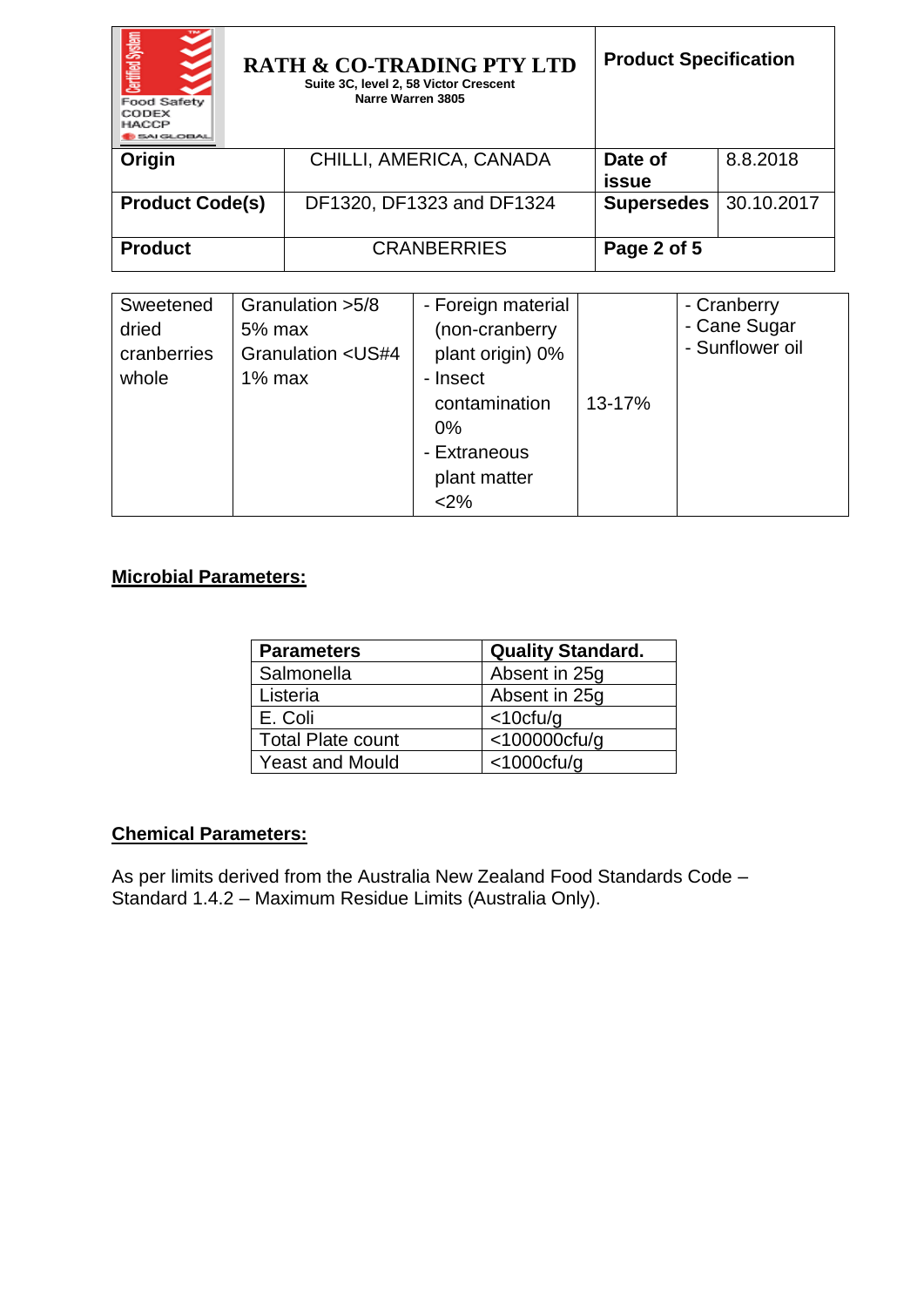| <b>Certified System</b><br><b>Food Safety</b><br>CODEX<br><b>HACCP</b><br><b>MIGLOBAL</b> | <b>RATH &amp; CO-TRADING PTY LTD</b><br>Suite 3C, level 2, 58 Victor Crescent<br>Narre Warren 3805 | <b>Product Specification</b> |            |
|-------------------------------------------------------------------------------------------|----------------------------------------------------------------------------------------------------|------------------------------|------------|
| Origin                                                                                    | CHILLI, AMERICA, CANADA                                                                            | Date of<br>issue             | 8.8.2018   |
| <b>Product Code(s)</b>                                                                    | DF1320, DF1323 and DF1324                                                                          | <b>Supersedes</b>            | 30.10.2017 |
| <b>Product</b>                                                                            | <b>CRANBERRIES</b>                                                                                 | Page 3 of 5                  |            |

| <b>Nutrition Information</b> |                    |    |                                                          |    |  |
|------------------------------|--------------------|----|----------------------------------------------------------|----|--|
| Servings per package: 100.00 |                    |    |                                                          |    |  |
| Serving size:                | 100.00 a           |    |                                                          |    |  |
|                              | Average<br>Serving |    | Average<br>Quantity per Quantity per<br>100 <sub>g</sub> |    |  |
| Energy                       | 1200 kJ            |    | $1200$ kJ                                                |    |  |
| Protein                      | $0.1$ g            |    | 0.1 <sub>q</sub>                                         |    |  |
| Fat, total                   | 1.4 $g$            |    | 1.4 $q$                                                  |    |  |
| - saturated                  | 0.2 <sub>q</sub>   |    | 0.2 <sub>q</sub>                                         |    |  |
| Carbohydrate                 | 65.0 g             |    | $65.0$ g                                                 |    |  |
| - sugars                     | 65.0 g             |    | 65.0 <sub>a</sub>                                        |    |  |
| Sodium                       | 3                  | mq | 3                                                        | mq |  |

# **Nutritional Information:**

Nutritional information is to be used as an average representative example only.

## **Shelf Life:**

Product shelf life is 24 months when stored under the correct conditions.

#### **Storage and Handling:**

Product should be stored in ambient conditions (<18°C) with a maximum relative humidity of 59%. Product should be kept free from direct sunlight in air tight containers/bags. Storage areas should be clean and regularly treated against pests.

| Allergen                                                                 | <b>Present in Product</b> |
|--------------------------------------------------------------------------|---------------------------|
|                                                                          | <b>YES</b><br>/ NO        |
| Cereals containing gluten & their products (wheat,rye,barley,oats,spelt) | <b>No</b>                 |
| Crustacea & Crustacea products                                           | <b>No</b>                 |
| Egg & egg products                                                       | <b>No</b>                 |
| Fish & Fish Products (including molluscs w/out shells & fish oils)       | <b>No</b>                 |
| Lupin & Lupin products                                                   | <b>No</b>                 |
| Milk & Milk products                                                     | <b>No</b>                 |
| <b>Peanuts &amp; Peanut Products</b>                                     | <b>No</b>                 |
| Sesame Seeds & sesame products                                           | <b>No</b>                 |
| Soy & soybean products                                                   | <b>No</b>                 |
| Tree nuts & tree nut products                                            | <b>No</b>                 |
| Sulphites, present in ingredients, additives or processing aids*         | <b>NO</b>                 |

Please Note: Rath & Co are unable to guarantee the total absence of allergenic materials. If allergen declarations are required, it is the responsibility of the customer to contact Rath and Co Trading to request one on a per consignment basis.

#### **Packaging/Weight:**

Packaging weights vary depending on customer requirements.

#### **Intended Use:**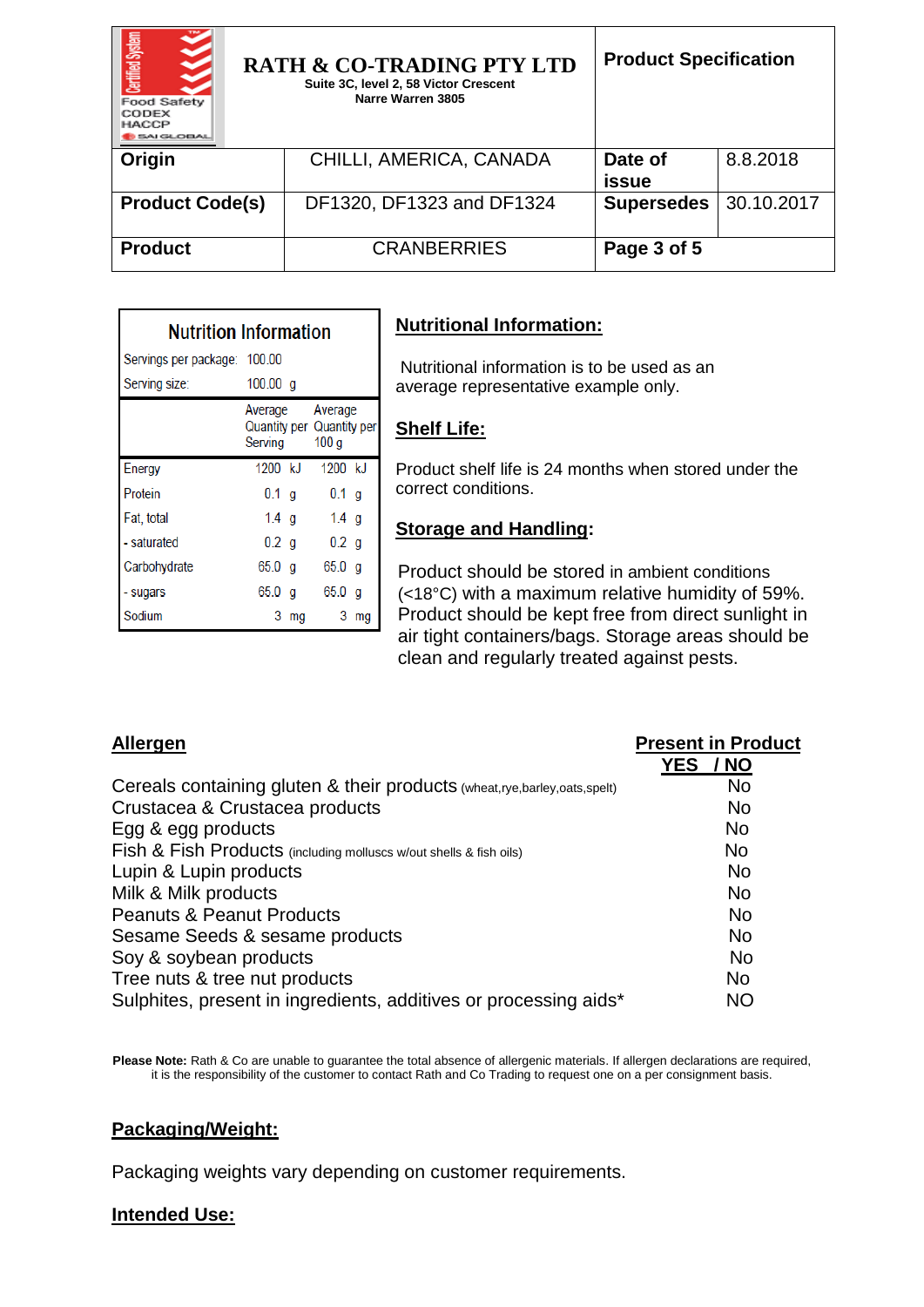| Certified System<br><b>Food Safety</b><br>CODEX<br><b>HACCP</b><br>5AI GLOBAL | <b>RATH &amp; CO-TRADING PTY LTD</b><br>Suite 3C, level 2, 58 Victor Crescent<br>Narre Warren 3805 | <b>Product Specification</b> |            |
|-------------------------------------------------------------------------------|----------------------------------------------------------------------------------------------------|------------------------------|------------|
| Origin                                                                        | CHILLI, AMERICA, CANADA                                                                            | Date of<br>issue             | 8.8.2018   |
| <b>Product Code(s)</b>                                                        | DF1320, DF1323 and DF1324                                                                          | <b>Supersedes</b>            | 30.10.2017 |
| <b>Product</b>                                                                | <b>CRANBERRIES</b>                                                                                 | Page 4 of 5                  |            |

Supplied as an ingredient for use in further manufacturing and processing.

# **Non Irradiation & Ethylene Oxide Statement:**

This product is declared free from exposure or treatment from sources of irradiation and ethylene oxide.

### **Genetic Modification:**

This product and any processing aids used in the preparation of this product are declared free from genetic modification.

### **Coding:**

To comply with Commonwealth of Australia Regulations (food Standards Code, Quarantine, Department of Primary Industry), all external packaging will be labelled with:-

- 1. Product Name
- 2. Batch code or lot number (if coded, interpretation must be supplied.)
- 3. Production and Best before date
- 4. Net weight
- 5. Country of Origin

### **General Requirements:**

- 1. Products must meet all Australian legal importation requirements outlined in the '*Imported Food Control Act 1992'* and '*Imported Food Control Regulations 1993'.*
- 2. Product must meet all requirements outlined in the *'Food Standards Code*' (FSANZ), (as relevant at the time of consignment supply).
- 3. Product shall have been manufactured, packaged, stored and shipped in accordance with good manufacturing practices based on the provisions of the Commonwealth of Australia Food and Drug Regulations (including amendments).
- 4. Material must arrive in a sanitary and undamaged condition.
- 5. Acceptance of shipment shall be dependent on conformance to this specification and contract terms.
- 6. Suppliers manufacturing facilities are subject to periodic inspection. Failure to allow such inspection may result in cancellation of contracts.

# **Restrictions:**

1. Where poly bags are the primary container, no twist ties, rubber bands or other similar bag sealing devices will be permitted unless agreed.